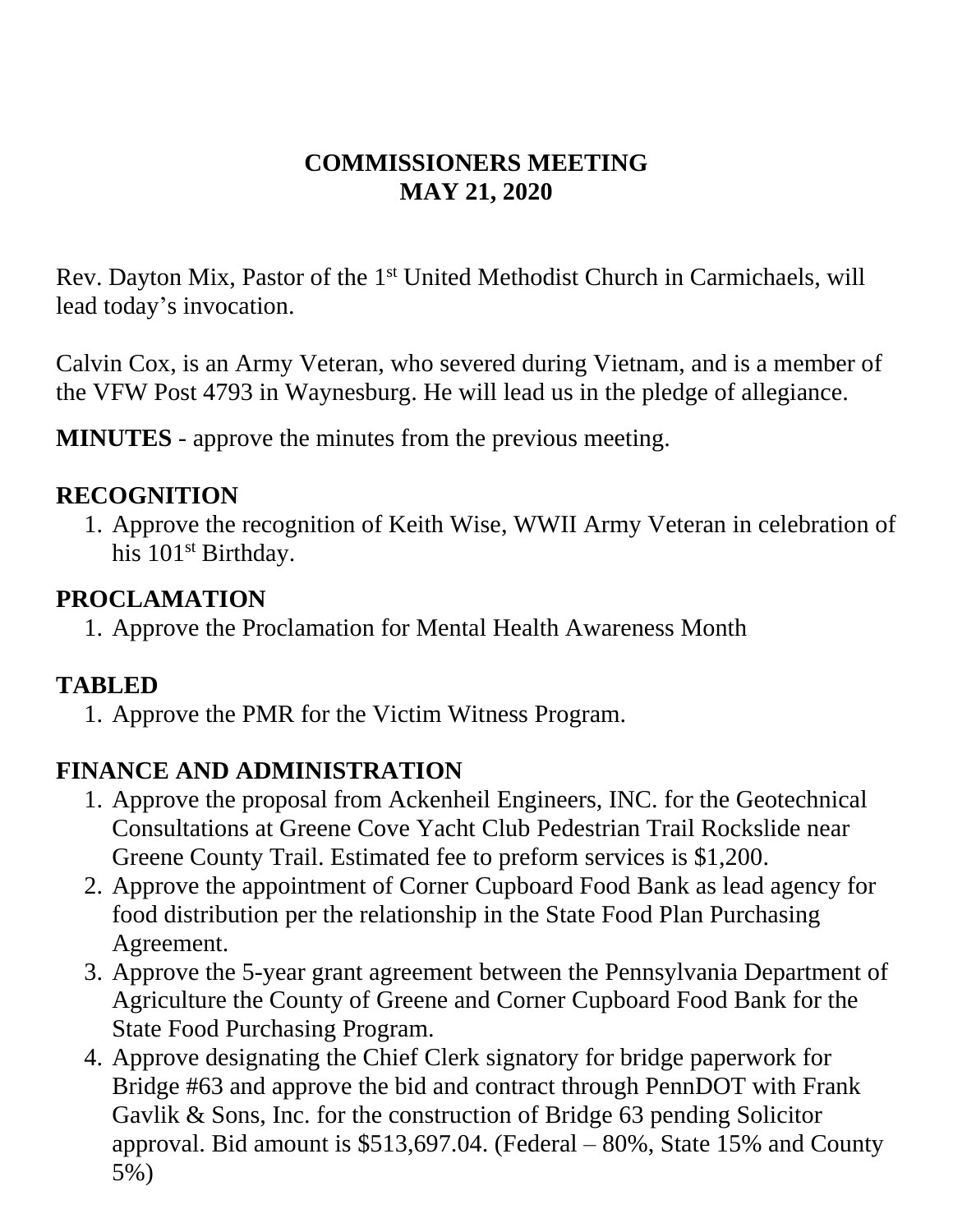- 5. Approve the Supplemental Agreement Cost of \$63,952.01 for Bridge 63 between the County of Greene and Widmer Engineering for construction consultation services. (Federal – 80%, State 15% and County5%)
- 6. Approve the award of the Vending Machine Bid.
- 7. Approve the Albert Sensor Memorandum of Agreement (MOA) for services between the Pennsylvania Department of State (DOS) and the County of Greene.

# **CDBG**

- 1. Approve a motion to make the Final Determination for Dunkard Township Building Demolition Environmental Review Record.
- 2. Approve a Motion to submit a Request for a Release of Funds pending/contingent on comments. (RROF will be signed later after required Advertisements)

# **COUNTY DEVELOPMENT**

- 1. Approve the Resolution authorizing the submission of a Greenways, Trails, and Recreation Program Application to the Pennsylvania Commonwealth Financing Authority.
- 2. Approve the CFA, Greenways, Trails and Recreation Program (GTRP) Grant Application for the Wisecarver Softball Field Development**.** Greene County will commit \$37,500 to match a \$250,000 GTRP grant.

## **CYS**

- 1. Approve the contract with Attorney Kevin Freyder (as needed basis) \$65/hour rate
- 2. Approve the contract with Attorney Brett Clancy (as needed basis) \$65/hour rate
- 3. Approve the FY 19-20 3rd Qtr Act 148 Report

# **DRUG AND ALCOHOL**

- 1. Approve the Contract Addendums for contract language regarding DDAP funds not being permitted to be used for medical marijuana with:
	- a. Glenbeigh Hospital Rock Creek
	- b. Sojourner House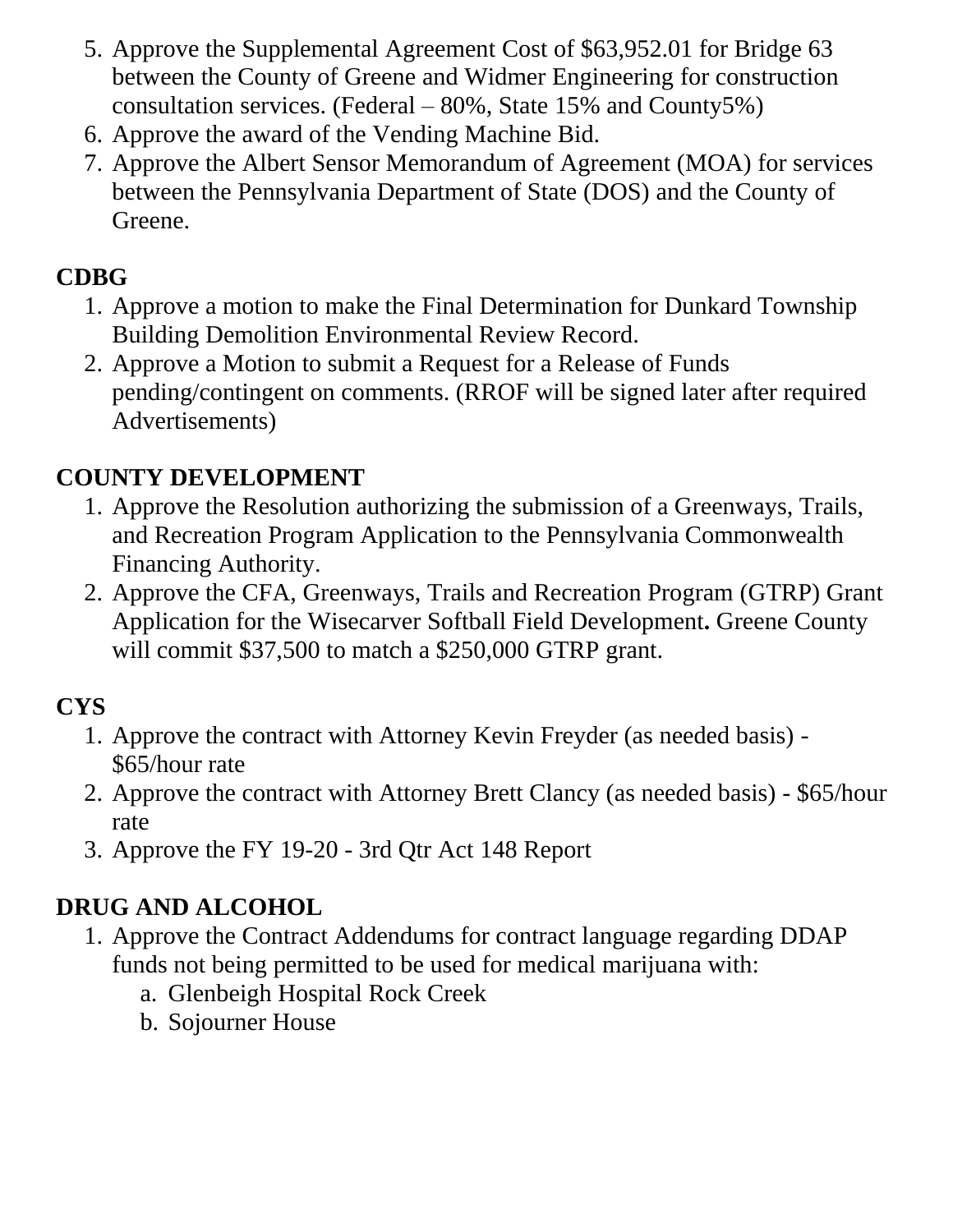## **ELECTIONS**

- 1. Approve the Commonwealth of Pennsylvania Department of State County Application and Agreement for Cares Act Grant Funds.
- 2. Approve the Commonwealth of Pennsylvania Department of State County Application and Agreement for HAVA Grant Funds.
- 3. Approve the increase from \$50 to \$100 to poll locations based on COVID-19. Increase cost will be covered by the Commonwealth grant. Pending Election Board approval.
- 4. Approve the appointment of 6 people, 2 per Commissioner, as the absentee/mail-in assistant board to be paid \$115/day, covered by the Commonwealth grant. Pending Election Board approval.

### **EMERGENCY MANAGEMENT**

1. Approve the Service Agreement between the County of Greene and Bearcom in the amount of \$1,641.20.

## **HUMAN SERVICES**

1. Approve the Medical Assistance Transportation Program Participation Grant Agreement and Assurance of Compliance

## **IDA**

1. Approve the appointment of Doug Galbraith to the Industrial Development Board.

## **TRANSPORTATION**

1. Approve the Cost Reimbursement Agreement between the County of Greene and Southwestern Pennsylvania Area Agency on Aging.

# **NOTICES**

- 1. PA DEP received a revised Coal Mining Activity Permit for Dana Mining Company for 4-West Mine located in Perry, Whiteley, and Dunkard Townships.
- 2. Southwestern PA Water Authority is applying for a General Permit for the Garner Run Road Water Line Extension from the Greene County Conservation District.
- 3. Equitrans, L.P. filed an application with the Federal Energy Regulatory Commission to abandon gas gathering facilities and services.